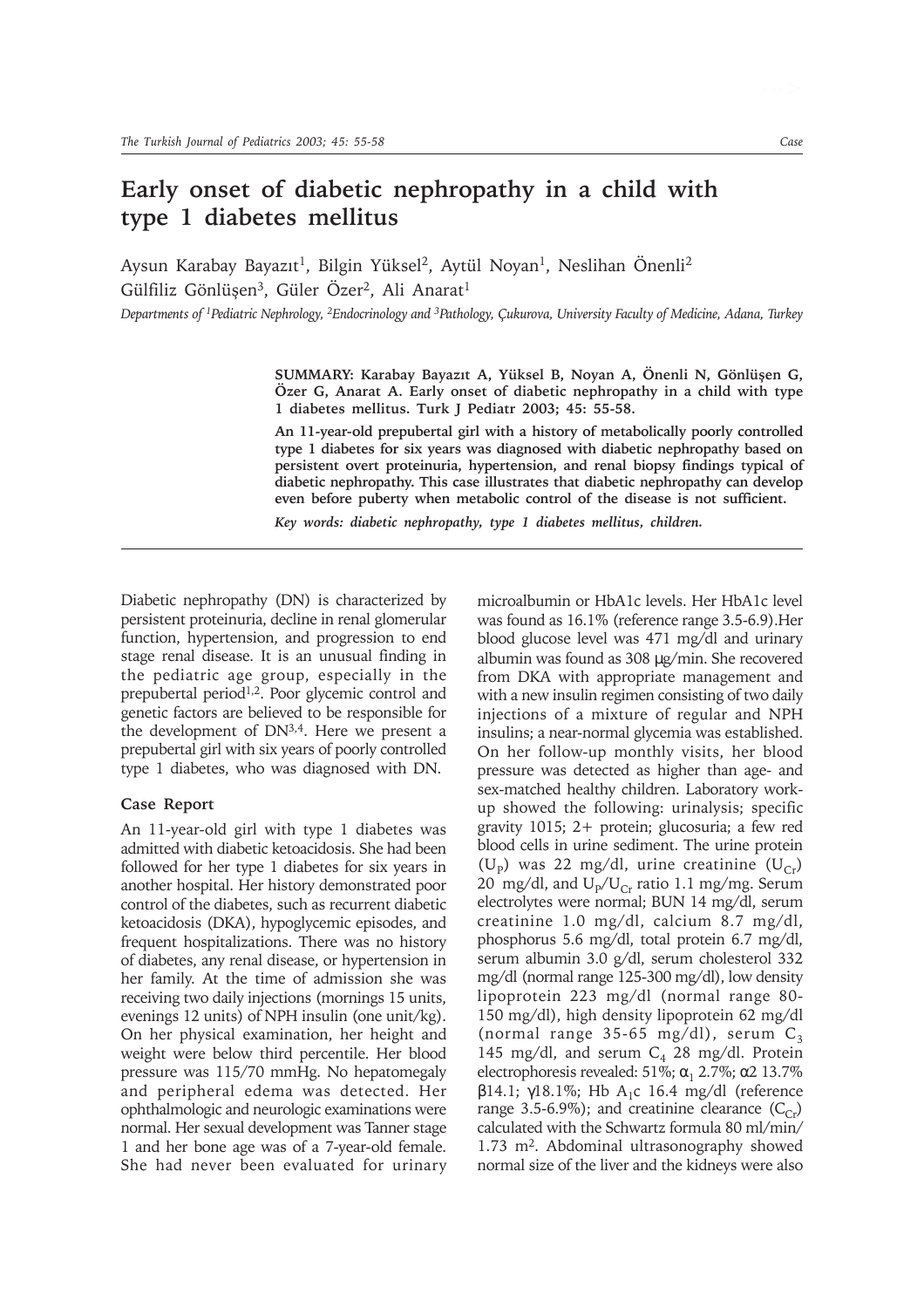56 *Bayazýt-Karabay A, et al The Turkish Journal of Pediatrics • January - March 2003*

normal. Electromyography findings and thyroid function tests were within normal limits. One week later, the early morning  $U_p$  was 154 mg/dl and  $U_{Cr}$  26.6 mg/dl, Daily protein excretion was 100/mg/m2/hour. Her blood pressure ranged between 100/60 and 140/100 mmHg.

A percutaneous renal biopsy was performed. On light microscopic examination, increased mesangial matrix and glomerular basement membrane thickening were seen in all glomeruli (Fig. 1). Also, mesangial matrix nodular formation was noted in a few glomeruli. Immunofluourescence microscopy showed linear staining for IgG in glomerular basement membranes. On electron microscopy, glomerular basement membrane thickening and increased mesengial matrix were found (Fig. 2). Upon establishing the diagnosis of diabetic nephropathy, an angiotensinconverting enzyme (ACE) inhibitor, captopril, was started. On her follow-up evaluations, a gradual decline in albumin excretion was observed. However, the level of albuminuria has remained in the macroalbuminuric range, despite the establishment of a near-normal glycemic control.



**Fig. 1.** Hematoxylin and eosin stain demonstrating increasd mesangial matrix and glomerular basement membrane thickening (magnification x400).

## **Discussion**

Diabetic nephropathy is a clinical condition characterized by persistent proteinuria, decline in glomerular function, hpertension, and progression to end-stage renal disease. Among the complications of type 1 diabetes, nephropathy is the major life-threatening one<sup>5</sup>. Our patients was unusual in that a persistent overt proteinuria was documented in the prepubertal age with no



**Fig. 2.** Gross thickening of the glomerular basement membrane and increased mesangial matrix demonstrated on electron microscopy (magnification x8800).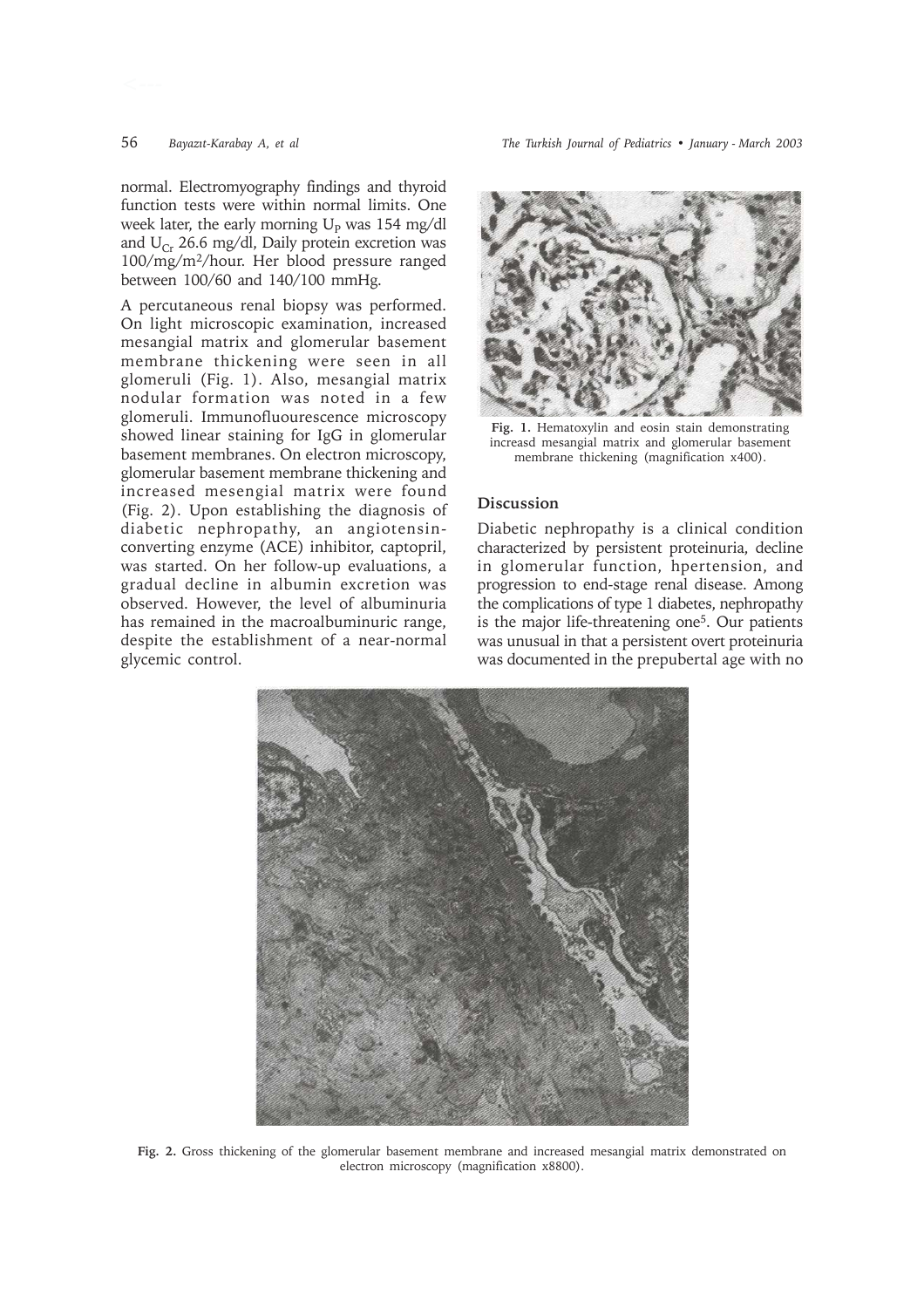There are only a few reports of diabetic children who develop DN in the prepubertal period<sup>1,2</sup>. Francis et al.<sup>1</sup> reported a DN case in a 12-yearold Asian girl with a four-year history of poorly controlled type 1 diabetes without a family history of DN. Declue et al.<sup>2</sup> reported a prepubertal child with less than five years' duration of diabetes with a family history of DN. In our case, the child was in the prepubertal period with six years' duration of diabetes and she had characteristic clinical features of DN. She had significant growth retardation, proteinuria, hyperlipidemia and hypertension. In the literature, poor glycemic control, hypertension, genetic factors, hyperlipidemia and duration of the disease have been found to be associated with an increased risk for diabetic neph-ropathy2,3. Advanced glycation products (AGPs) are shown to be important pathogenetic factors, causing renal damage by increasing the production of mesangial cell transforming factor β and platelet derived growth factor AGPs increase the synthesis of basement membrane, collagen and mesangial matrix, and enhance vascular premeability<sup>6</sup>. Poor control of diabetes, such as recurrent diabetic ketoacidosis, hypoglycemic episodes and frequent hospitalizations, is the likely explanation for DN in our case. It is reported that tight glycemic control has an impressive effect in both delaying the onset and slowing the progression of long-term diabetic complications, such as nephropathy, retinopathy and nreuropathy7. Our patient had very poor glycemic control because of inappropriate insulin regimen. Renal biopsy findings of our patient revealed mesangial matrix expansion, thickening in the basement membrane and linear deposition of IgG.

The patient was in stage IV diabetic nephropathy with the presence of proteinuria, hypertension and hyperlipidemia. Similar to our patient, it has been shown that hypertension in diabetic patients accompanies, rather than precedes, the onset of the nephropathy7. Hyperlipidemia typically develops once microalbuminuria has occurred. There are variable increases in low-density lipoprotein cholesterol and lipoproteins in these patients8. Proteinuria is the hallmark of diabetic nephropathy. But it could also be the result of the diabetic nephropathy or superimposed glomerulopathy9. Furthermore, the onset of proteinuria is associated not only with renal morbidity and mortality but also with an increased risk of other diabetes complications<sup>5</sup>. Our patient had no retinopathy and had normal electromyographic findings. Several investigators have reported a variety of chronic glomerulonephritis and minimal change disease in children with type 1 diabetes $9,10$ . Therefore, the differential diagnosis should be based on the biochemical parameters and renal biopsy findings. Our patient's complement levels were within normal limits and renal biopsy findings were consistent with DN. Enlarged glomeruli, thickened glomerular and tubular basal membranes with mostly IgG and albumin deposits and mesangial hypercellularity are always seen when significant proteinuria is detected in DN.

It has been demonstrated that ACE inhibitors delay the progression of the diabetic nephropathy by normalizing glomerular capillary pressure independent of their antihypertensive effect<sup>11</sup>. After starting captopril, an angiotensin converting enzyme inhibitor, the patient's proteinuria gradually decreased and her blood pressure normalized with the metabolic control of hyperglycemia.

In conclusion, the appearances of proteinuria and hypertension during the prepubertal period suggest that metabolic control of diabetes seems to be an important factor of diabetic nephropathy. Careful blood pressure screening is strongly recommended because blood pressure is often raised in microalbuminuric patients5.

Screening for microalbuminuria should be done regularly in pediatric patients for preventing diabetic nephropathy.

## **REFERENCES**

- 1. Francis J, Rose SJ, Raafat F, Milford DV. Early onset of diabetic nephropathy. Arch Dis Child 1997; 77: 524-525.
- 2. DeClue TJ, Campos A. Diabetic nephropathy in a prepubertal diabetic female. J Pediatr Endocrinol 1994; 7: 43-46.
- 3. Rudberg S, Stattin EL, Dahlquist G. Familial and perinatal risk factors for micro- and macroalbuminuria in young IDDM patients. Diabetes 1998; 47: 1121-1126.
- 4. Freire MB, van Dijk DJ, Erman A, Boner G, Warram JH, Krolewski AS. DNA polymorphisms in the ACE gene, serum ACE activity and the risk of nephropathy in insulin-dependent diabetes mellitus. Nephrol Dial Transplant 1998; 13: 2553-2558.
- 5. Chiarelli F, Verrotti A, Mohn A, Morgese G. The importance of microalbuminuria as an indicator of incipient diabetic nephropathy: therapeutic implications. Ann Med 1997; 29: 439-445.